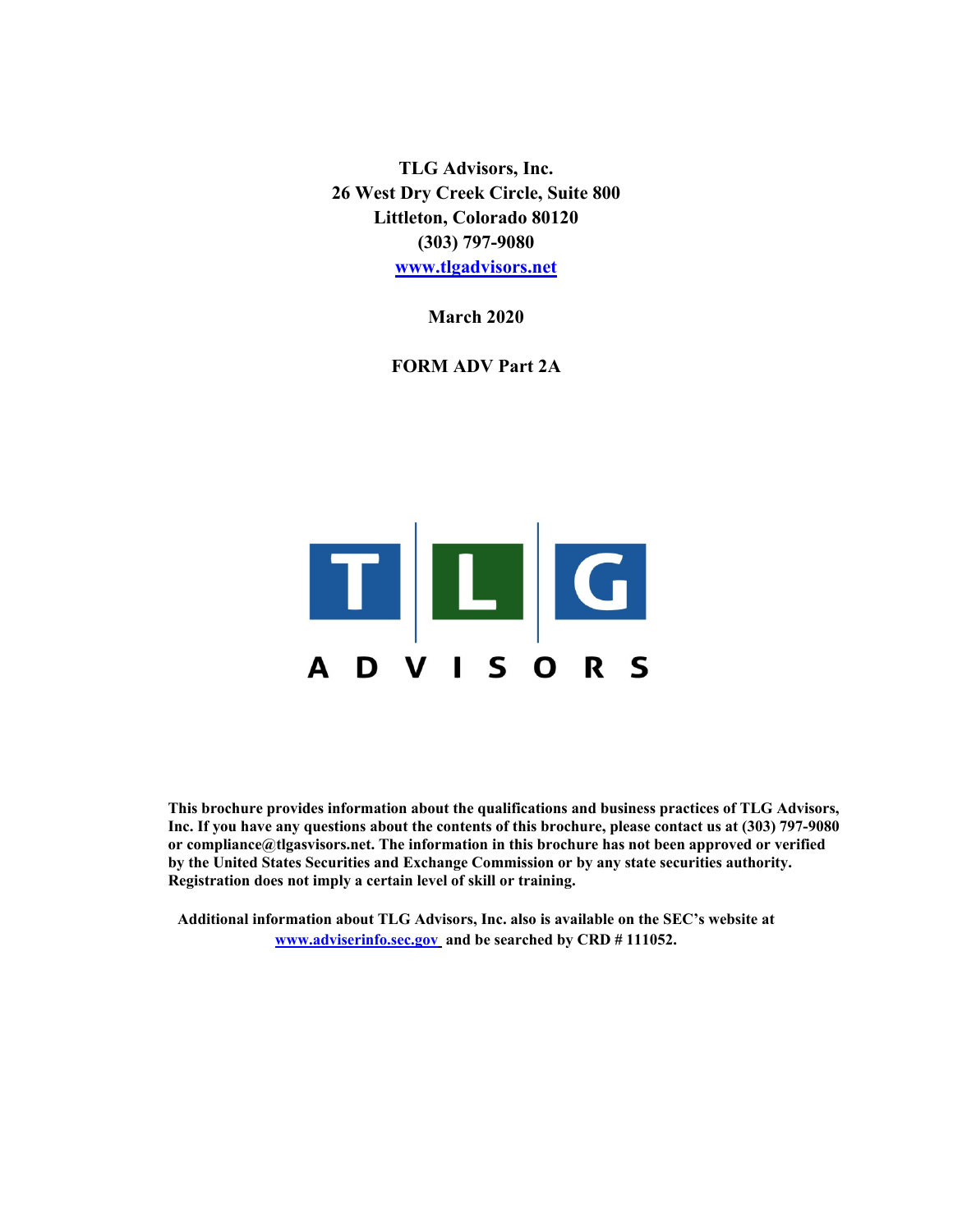# **Material Changes**

Pursuant to SEC Rules, we will ensure that you receive a summary of any materials changes to this and subsequent Brochures within 120 days of the close of our business' fiscal year. We will provide other ongoing disclosure information about material changes as necessary.

We will further provide you with a new Brochure as necessary based on changes or new information, at any time, without charge.

Currently, our Brochure is available online at www.tlgadvisors.net or may be requested by contacting the compliance department, at 800-293-4296 ext. 160 or compliance@tlgadvisors.net

Additional information about TLG Advisors, Inc. is also available via the SEC's web site www.adviserinfo.sec.gov. The SEC's web site also provides information about any persons affiliated with TLG Advisors, Inc. who are registered, or are required to be registered, as investment adviser representatives of TLG Advisors, Inc.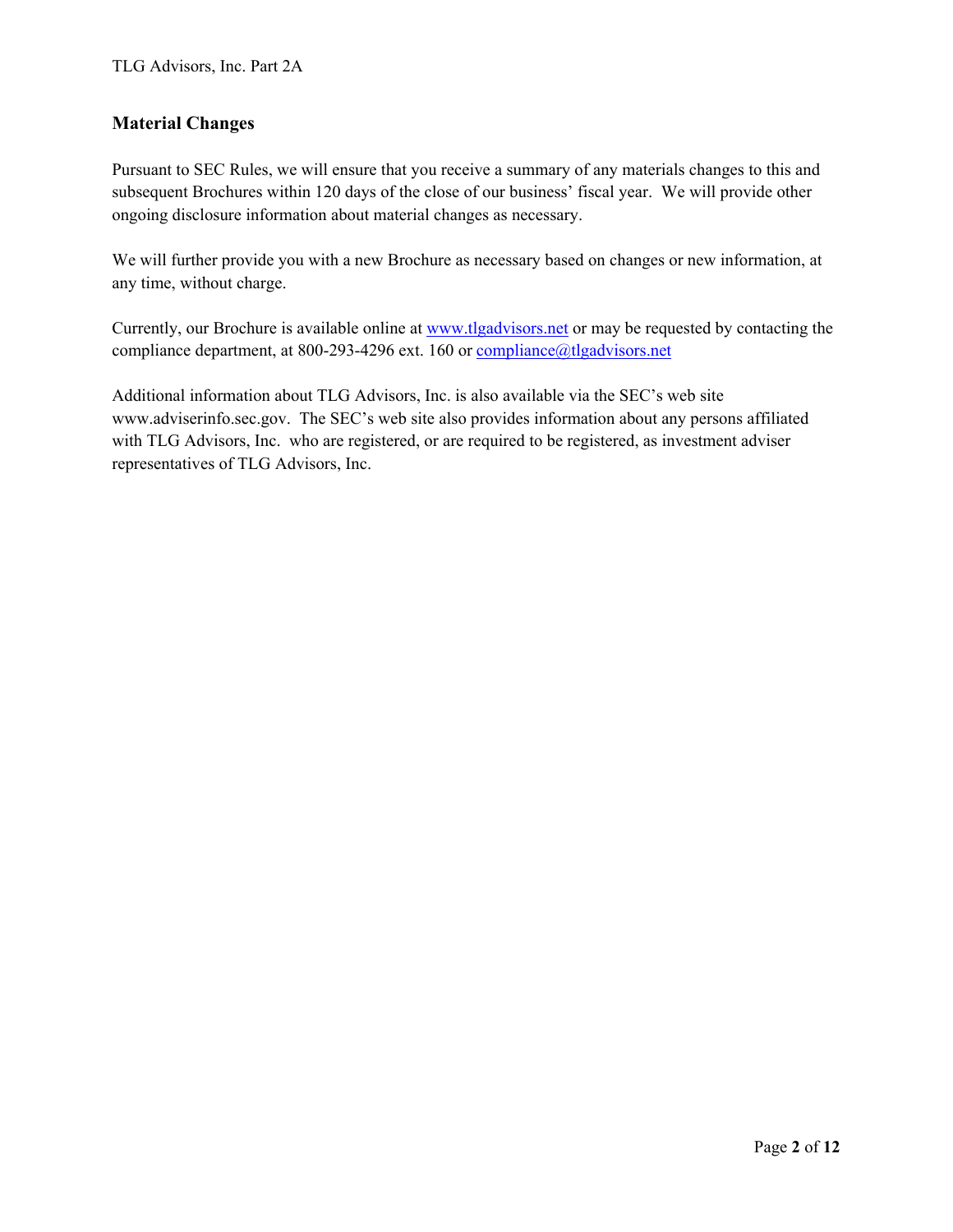## **Table of Contents**

- 1. Advisory Business
- 2. Fees and Compensation
- 3. Performance-Based Fees and Side-By-Side Management
- 4. Types of Clients
- 5. Methods of Analysis, Investment Strategies and Risk of Loss
- 6. Disciplinary Information
- 7. Other Financial Industry Activities and Affiliations
- 8. Code of Ethics, Participation or Interest in Client Transactions and Personal Trading
- 9. Brokerage Practices
- 10. Review of Accounts
- 11. Client Referrals and Other Compensation
- 12. Custody
- 13. Investment Discretion
- 14. Voting Client Securities
- 15. Financial Information
- 16. Glossary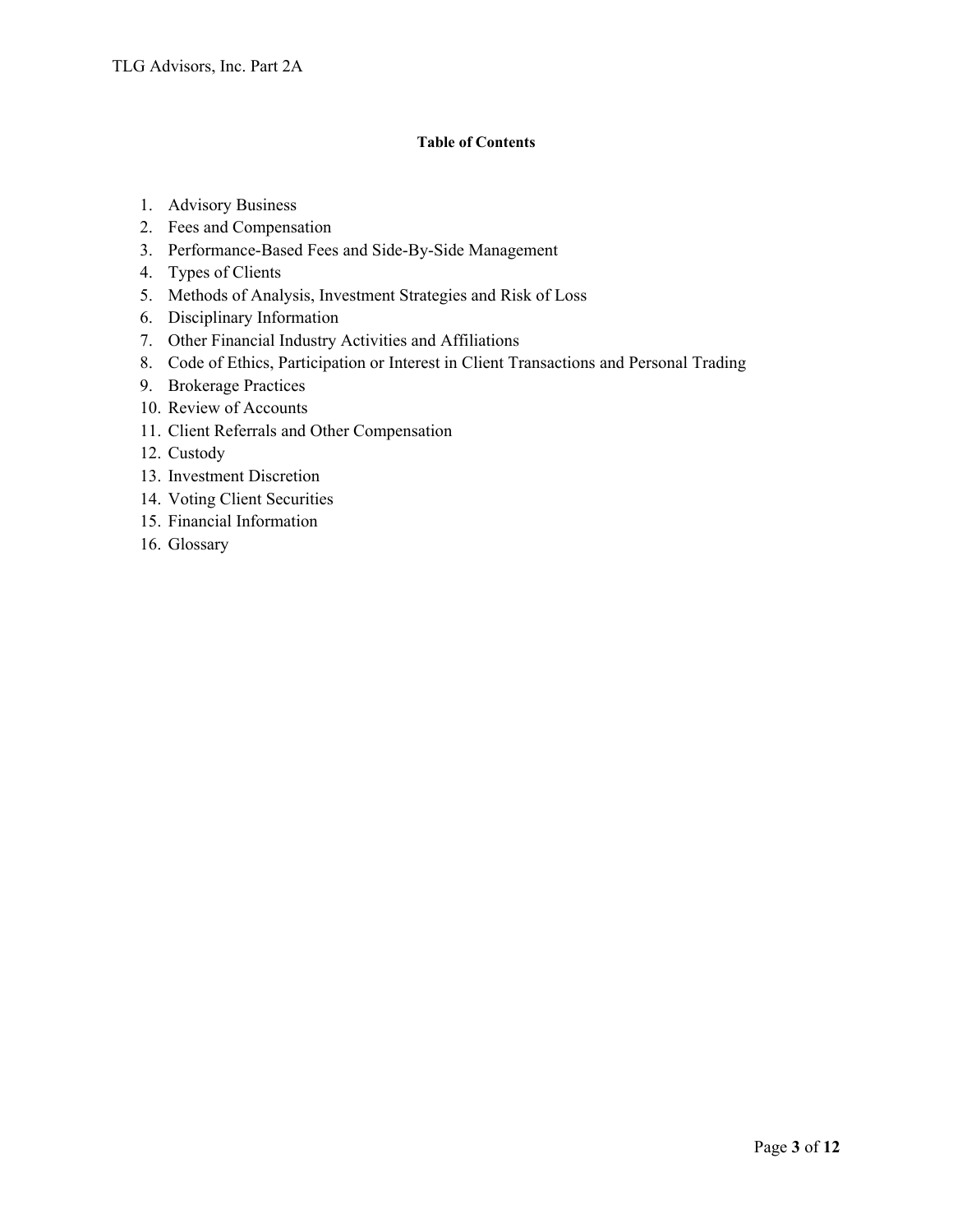# **Item 1 – Advisory Business**

TLG Advisors, Inc. is a U.S. Securities and Exchange Commission Registered Investment Adviser. We provide investment supervisory services, manage investment advisory accounts, financial planning, and furnish investment advice to individuals, retirement plans, pension and profit-sharing plans, trusts, estates, charitable organizations, businesses and corporations. We provide these services through independent Investment Advisor Representatives who are affiliated with TLG Advisors, Inc. and sub-advisors (money managers), program sponsors and platform affiliates.

The firm has been in business since 1997. It is owned by trusts controlled by David R Wickersham, CEO of TLG Advisors, Inc. and Bernadette Wickersham.

## **The services we provide include:**

 Investment policy planning Computer-based investment advisory accounts Evaluation of your investment needs and objectives Development of an investment strategy and asset allocation for you Identification of appropriate managers and investment vehicles for you Ongoing monitoring of individual asset manager's performance for you Review of your accounts to ensure proper asset allocations and investments Recommendations for account rebalancing if necessary Comprehensive financial planning Estate planning Business planning and business continuation planning Investment fiduciary services for ERISA qualified retirement plans

## **Starlight Portfolios**

Starlight Portfolios is a division of TLG Advisors that provides web-based advisory services direct to consumer and through solicitors. The portfolios are composed of passive and active mutual funds. Portfolio recommendations are made based upon answers to a risk tolerance questionnaire, with the investment objectives falling into capital appreciation, capital preservation or income. Starlight Portfolios manages its portfolios across six risk classes and three fund management styles (active, passive, or a blend). The portfolio a client invests in is contingent on their answers to the risk questionnaire and their preferences, if any, to active or passive management with respect to the fund managers. The portfolios themselves are reviewed and may be updated quarterly based on changes in investment research and fund performance. The research used to determine the allocations is based on strategic allocations with tactical moves as prescribed by market conditions. Each fund chosen for the portfolio is screened for several factors including expense ratio, standard deviation, fiduciary score, sharp ratio, alpha, and return.

## **Types of Investments**

The programs used by TLG Advisors, Inc. advisors include asset management programs, mutual funds, collective trust funds, exchange traded funds, exchange-listed securities, over-the-counter securities, United States government securities, Municipal securities, variable and fixed life insurance and variable and fixed annuities. Advisors may prepare written financial plans for you for a fee.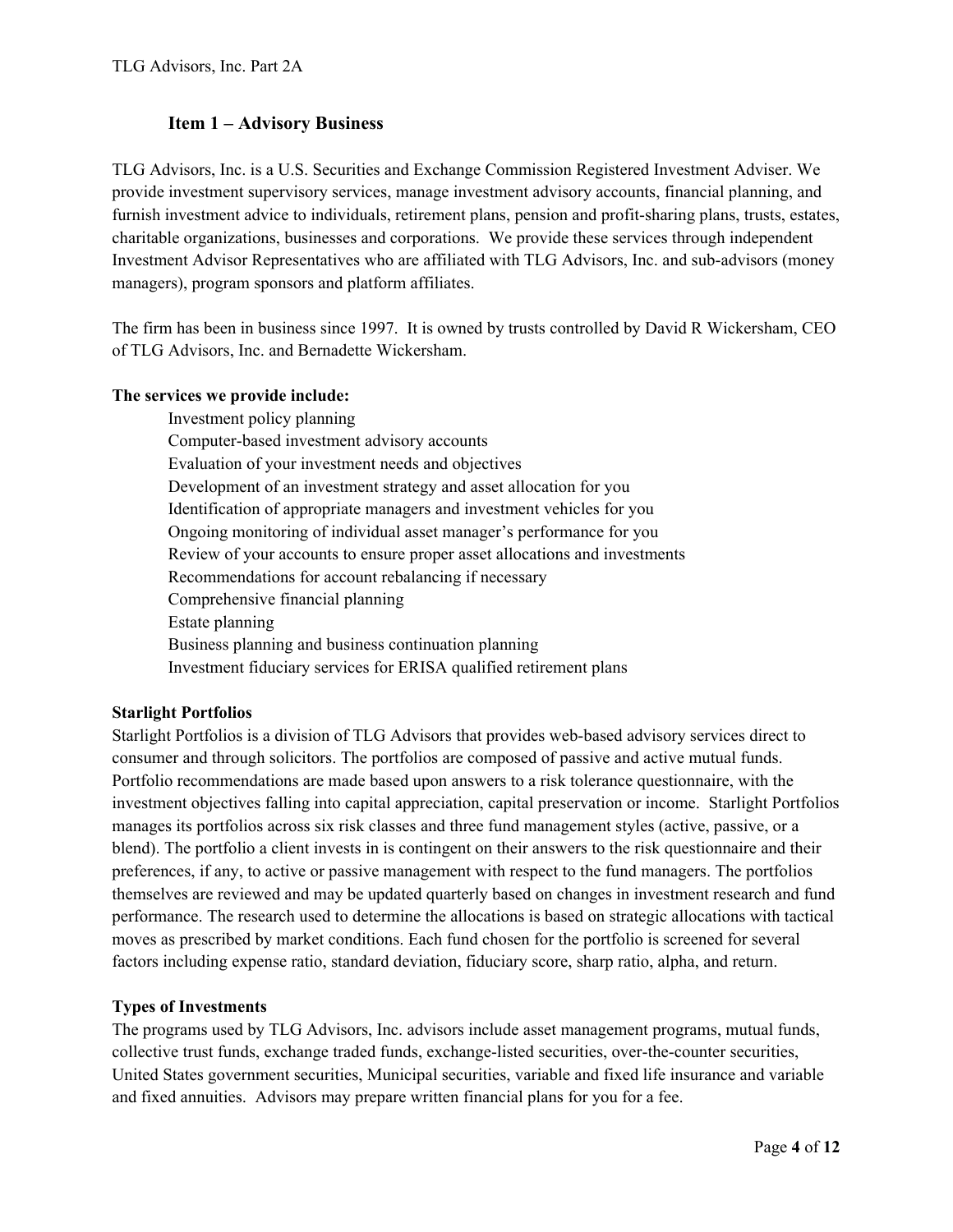## **Client Assets**

The Firm advises approximately \$860,000,000 in client assets as of December 31, 2019. Regulatory Assets managed are approximately \$623,687,246. All that amount is discretionary at the advisor or subadvisor level, meaning each client gives permission for the advisor or sub-advisor to make purchase and sell decisions.

## **Item 2 - Fees and Compensation**

Fees vary by sub-advisor and/or investment manager used, according to sub-advisor's or investment manager's fee schedule. Advisory fees on accounts managed by TLG Advisors generally run .80% to 1.75% per year of total assets under management, but may have additional transaction, custody, money manager and/or platform fees. Please see your advisory agreement for breakdown of fees and compensation paid to your advisor.

Fees for Starlight Portfolios are .70%- 1.3% to TLG Advisors for portfolio management and advisory fees, .10% to Advisor Engine, the technology platform provider, and .15% to the custodian for asset based custodial services.

| Fee                                     | Min<br>(bps) | <b>Max</b><br>(bps) |
|-----------------------------------------|--------------|---------------------|
| Starlight Advisory Fee to TLG Advisors, |              |                     |
| Inc.*                                   | 30           |                     |
| Advisor Engine*                         |              | 10                  |
| Custodian Fee                           | 15           | 15                  |
| <b>Advisor</b> Fee                      | 40           | 100                 |
| <b>Total Fee Paid</b>                   | 95           | 155                 |

Starlight Portfolios Fees

\* These are flat fees regardless of investment amount All fees expressed in basis points (bps). 1 bps =  $0.01\%$ 

## Discretionary Account Fees

| Minimum Invested | Maximum Invested |               | <b>Basis Points</b> |
|------------------|------------------|---------------|---------------------|
| Amount           | Amount           | Advisor Fee*  | (bps)               |
|                  | \$1,000,000      | Not to exceed | 175                 |
| Over)            | \$1,000,000      | Not to exceed |                     |

\* You may be charged an asset-based fee or transaction fees by the custodian of your assets in addition to the advisory fee

Normally, fees are assessed on a quarterly basis and paid in arrears, but some accounts may negotiate paying in advance. Fees may be calculated on a daily basis per quarter (account balance times fee divided by days in the year times days in the quarter); or average daily balance (balance each day of the quarter totaled and divided by the number of days times the fee divided by 4); or annual fee divided by the quarter (balance times fee divided by 4). Additional money added to accounts will be billed on a pro-rated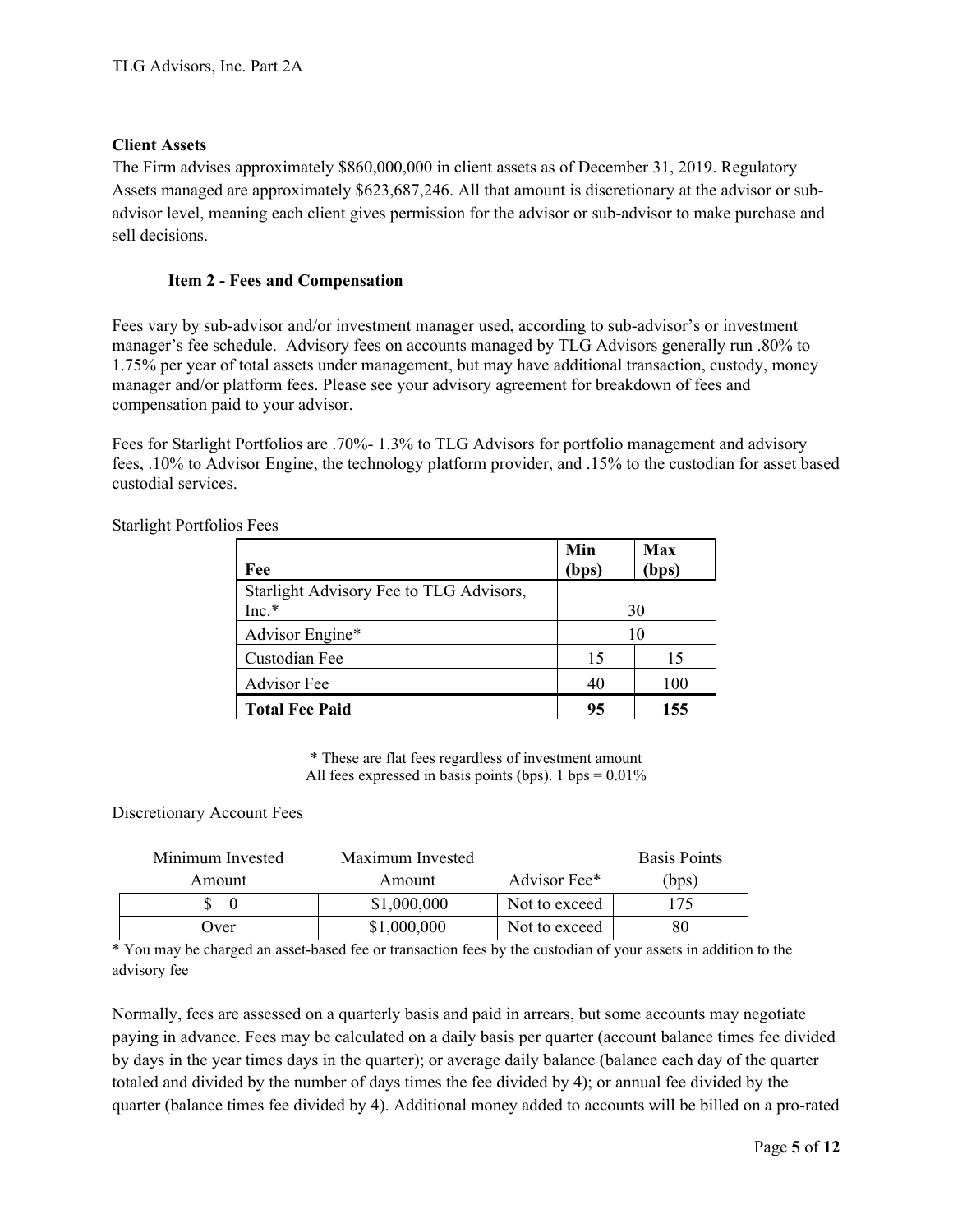basis. Fees on managed accounts are deducted from assets unless directed otherwise by you. Fees may be negotiable. Accounts may be aggregated by household to discount fees.

A contract between TLG Advisors, Inc. and you may be cancelled at any time with thirty days prior written notice. You will be given this brochure form ADV Part 2A, forty-eight hours in advance of signing an agreement or you will have five business days to unconditionally cancel the agreement.

Any fees paid to TLG Advisors, Inc. for financial planning services and collected in advance will be refunded unconditionally to you if you request termination in writing, on a pro-rata basis, taking into account the percentage of services rendered to you up to the time of termination.

Additional compensation may be received by the advisor should you implement the recommendations of the advisor as outlined in the financial plan. You have the option of purchasing those recommended securities through other agents or brokers not associated with TLG Advisors, Inc. On occasion, TLG Advisors, Inc. may receive transaction-based compensation from The Leaders Group, Inc. and other broker-dealers.

Retirement Plans regulated under ERISA (Employee Retirement Income Security Act) will receive a complete breakdown of all costs associated with their plan as required under ERISA 408(b) (2). These costs may include direct compensation; indirect compensation; compensation paid among related parties (such as 12b-1 fees); or compensation for termination of arrangement (surrender fees).

If you own mutual funds as part of your portfolio, please be aware that the funds often have internal fees built in to their pricing. You will receive a prospectus from each fund, and full details of all internal fees are provided in the prospectus.

We believe TLG Advisors, Inc. fees are competitive with those fees charged by other investment advisors for comparable services; however, comparable services may be available from other sources for lower fees.

## **Item 3 - Performance-Based Fees and Side-By-Side Management**

We do not accept any performance-based or Side-By-Side Management accounts.

## **Item 4 - Types of Clients**

We offer services to individuals, trusts, corporations, pension and retirement plans, and institutional investors. TLG Advisors has an account minimum of \$25,000 which may be reached by combining the individual accounts associated with a household. Starlight Portfolios has no minimum account size. TLG Advisors, Inc. does not open accounts for those accounts that may be restricted under the PATRIOT ACT or Foreign Corrupt Practices Act.

## **Item 5 - Methods of Analysis, Investment Strategies and Risk of Loss**

Our advisors will use multiple methods and sources in the process of researching and analyzing securities and managers to be used. Securities are analyzed using primarily the Fundamental Method of analysis, using financial research services, research materials prepared by others, corporate rating services, annual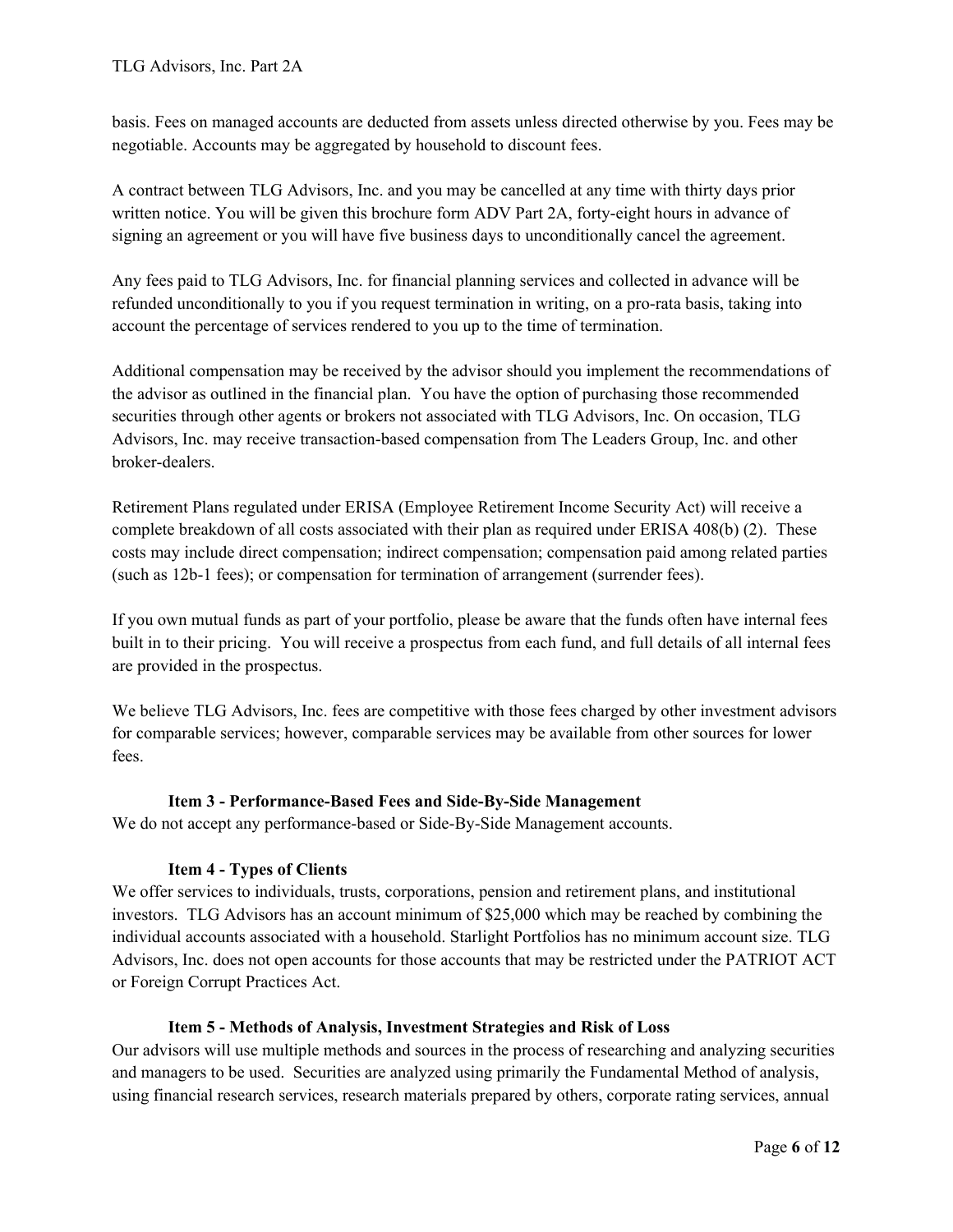reports and other public filings, and company press releases as sources of information. Managers are evaluated using data and information from several sources, including the manager and independent databases. Among the types of information analyzed are historical performance, investment philosophy, investment style, historical volatility and correlation across asset classes. Also reviewed are the manager's Form ADV Part 2A, as well as portfolio holdings reports that help demonstrate the manager's securities selection process. The risk associated with fundamental analysis is that past results do not guarantee future performance. You should be aware that all investments carry risk of loss of part or all your principal. The majority of portfolios will be managed using Modern Portfolio Theory (MPT). MPT says that it is not enough to look at the expected risk and return of one particular stock. By investing in more than one stock, an investor can reap the benefits of diversification - primarily, a reduction in the riskiness of the portfolio. MPT quantifies the benefits of diversification, also known as not putting all of your eggs in one basket. For most investors, the risk they take when they buy a stock is that the return will be lower than expected. In other words, it is the deviation from the average return. Each stock has its own standard deviation from the mean, which MPT calls "risk". The risk in a portfolio of diverse individual stocks will be less than the risk inherent in holding any one of the individual stocks by itself (provided the risks of the various stocks are not directly related). Sub-advisors may use other analysis and management techniques that will be explained in their brochures. Please review their brochures.

## **Item 6 - Disciplinary Information**

TLG Advisors is not now, nor has been in the past the subject of any disciplinary proceeding.

## **Item 7 - Other Financial Industry Activities and Affiliations**

The management persons of TLG Advisors, Inc. are registered principals with The Leaders Group, Inc. an SEC registered and FINRA member broker-dealer. Most investment advisor representatives of TLG Advisors, Inc. are also registered representatives of The Leaders Group. TLG Advisors and The Leaders Group are under common ownership and management and share personnel under a service agreement TLG Advisors, Inc. has with The Leaders Group. The Leaders Group is also licensed as an insurance agency in several states. Asset Management Group, Inc. and Garlikov Advisors, Inc are affiliated with TLG Advisors through agreements and common investment advisor representatives. These affiliations may create a conflict of interest with clients. Certain advisors may also be related to a law firm, insurance agency, accounting firm, or other financial firm. This will be disclosed in the Brochure Supplement you will receive with information concerning your advisor.

Your advisor may select other advisors for you to work with. TLG Advisors and your advisor may receive a referral fee or solicitor's fee for recommending you. This can be considered a conflict of interest because they may select an advisor that will compensate them. If they are compensated, it will be disclosed to you.

# **Item 8 - Code of Ethics, Participation or Interest in Client Transactions and Personal Trading**

We require that all affiliated persons accept and abide by the Code of Ethics listed below. A copy of the code may be requested by calling TLG Advisors at any time.

*TLG Advisors places high importance on the practice of high ethical standards in the Adviser-client relationship. This section, together with the compliance manual comprises TLG Advisors Code of Ethics.*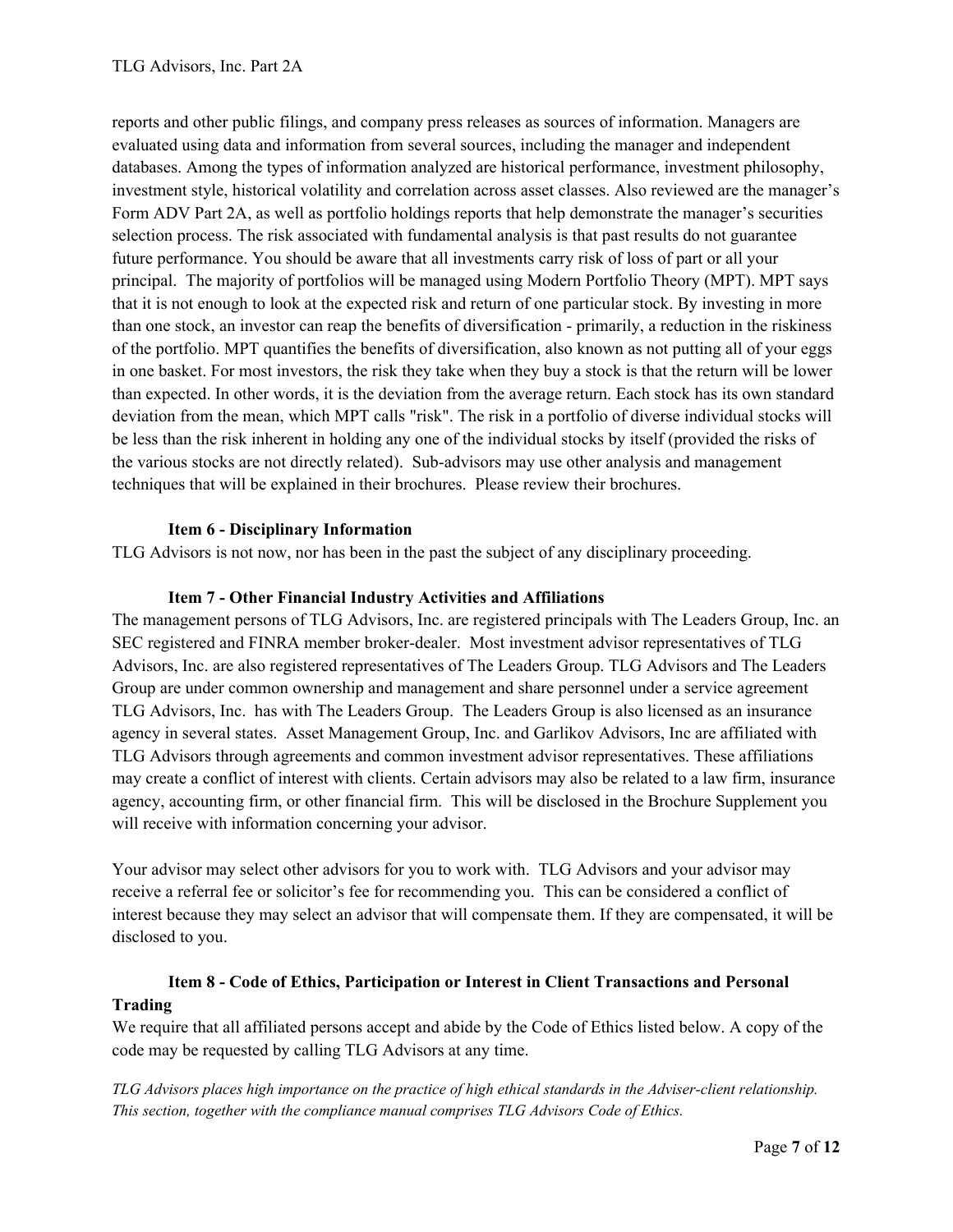#### *A. DUTY TO CLIENTS*

*A TLG Advisors IAR has a duty to exercise his/her authority and responsibility for the benefit of the client, to place the interests of the client first, and to refrain from having outside interests that conflict with the interests of the client. The TLG Advisors IAR must avoid any circumstance that might adversely affect or appear to affect its duty of complete loyalty to his/her client. The IARs duty to their client is broad and applies to the entire advisor-client relationship. The nature of this relationship should be built on a foundation of trust and confidence and should fall into the scope of the relationship agreed upon by the IAR and client, which may vary from client to client.* 

## *B. LEGAL STANDARDS*

*It is unlawful for any IAR in connection with the purchase or sale, directly or indirectly, of a security held or to be acquired:* 

*1. To employ any device, scheme, or artifice to defraud;* 

*2. To make any untrue statement of a material fact or to omit to state a material fact necessary in order to make the statements, in light of the circumstances under which they are made, not misleading;* 

*3. To engage in any act, practice, or course of business that operates or would operate as a fraud or deceit; or* 

*4. To engage in any manipulative practice.* 

*5. To violate any Federal or State Securities Law.* 

#### *C. CONFLICTS OF INTEREST*

*Every TLG Advisors IAR has a duty to disclose potential and actual conflicts of interest to their clients. IARs and solicitors have a duty to report potential and actual conflicts of interest to their advisory firms. Advisors should not accept gifts (other than de minimis gifts) from persons or companies doing business with the IAR.* 

*D. USE OF DISCLAIMERS*

*Advisers should not attempt to limit their liability for willful misconduct or gross negligence through use of disclaimers. Advisors must make full and fair disclosures to its clients of all material facts relating to the advisory relationship.* 

*E. SUITABILITY*

*Each TLG Advisors IAR has a fiduciary duty to recommend only those investments that are suitable and in the best interest for a client based upon the client's particular situation, circumstances and objectives. F. PERSONAL SECURITIES TRANSACTIONS*

*Each IAR must have duplicate copies of any personal trading accounts sent to the compliance officer and must submit an annual report of security holdings, with the exclusion of mutual funds, money market funds and instruments, and unit investment trusts. This report should be submitted to the compliance officer via fax or email the first month of each year.* 

#### *G. VIOLATIONS OF CODE OF ETHICS*

*Any IAR aware of any violations of this code of ethics should report them promptly to the compliance officer.* 

On occasion, an advisor may buy or sell for your account a security in which they or a related person may have a financial interest. This would occur when the advisor owns the same position in their personal or business portfolio. In these cases, your securities must always be traded before or coincidentally with the advisors' accounts. At no time will the advisor receive a more favorable trade than you do.

#### **Item 9 - Brokerage Practices**

Except for accounts with Starlight Portfolios, you may choose to enter a separate contractual relationship with a custodian for the assets you invest. We will not act as custodian for any accounts. We may be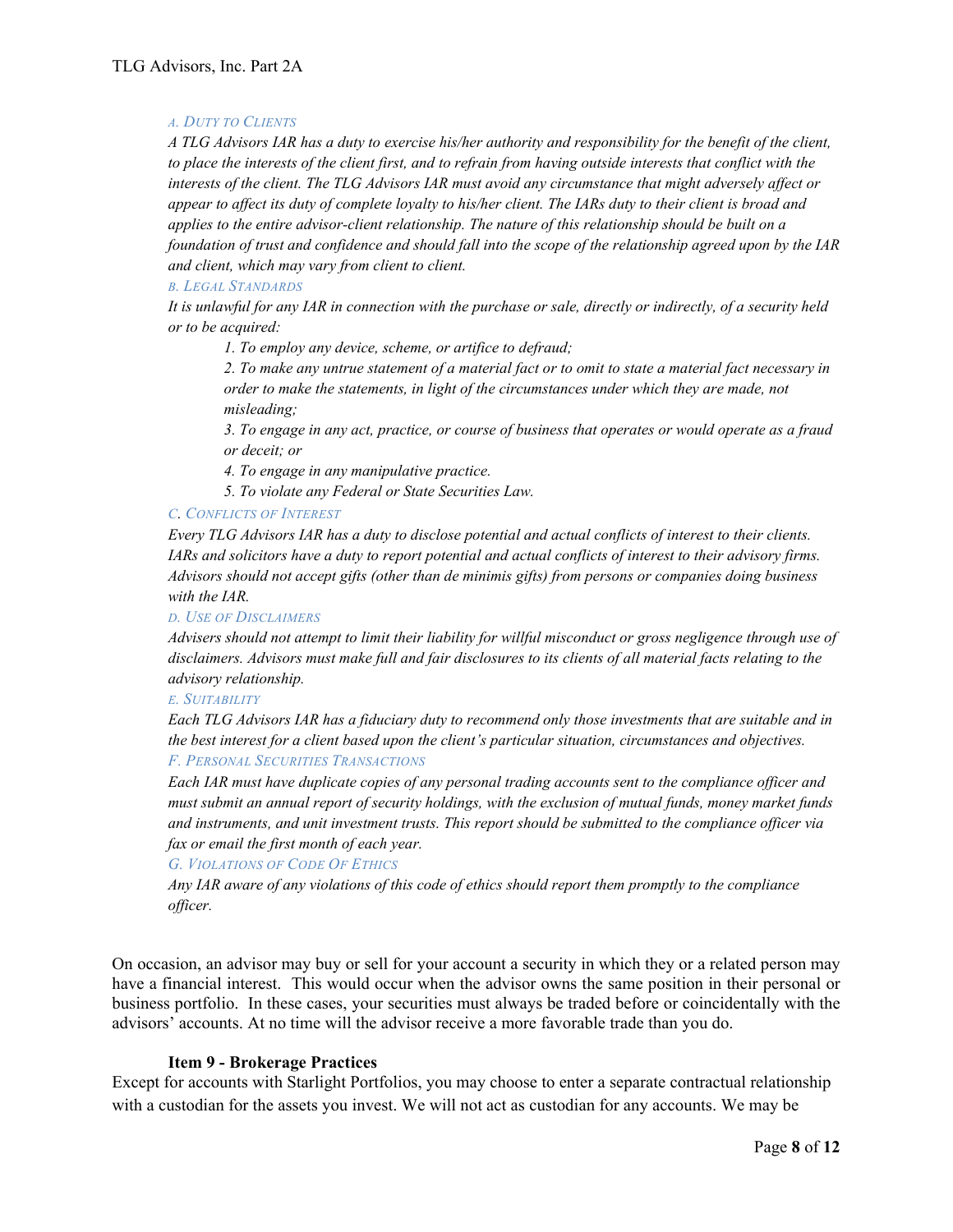affiliated with one or more of the brokers that are used. Many accounts are custodied at Fidelity Investments, TD Ameritrade, Charles Schwab or other recommended broker-dealer. This relationship may benefit the advisor. You will generally pay an asset-based fee for the services provided by the broker/custodian (however, the executing broker-dealer may charge a transaction fee) and the brokerage/custody/clearing fees are generally included in the Program fee for you. TLG Advisors may receive a portion of the disclosed platform fee. Any fees not included will be disclosed in writing. Custodians that charge transaction fees for trades appear as a commission on the custodian statement. This is a commission to the brokerage company, and no part of this compensates your advisor or TLG Advisors.

We do not direct brokerage business to other brokers to obtain research or other "soft dollar" benefits. When we subscribe to research or other services made available by other brokers or third parties, we pay for such services with our own funds, not those of our clients. We will direct brokerage to a particular broker if we receive written instructions to do so from you. When you instruct us to direct all transactions for execution to a specific broker, we do not independently determine whether the commissions charged or execution effected thereafter is done at rates or prices higher or lower than those which could have been obtained had another broker acted as the broker. We do not negotiate brokerage commissions with other brokers on behalf of our advisory clients who designate other brokers. If this is the case, you will receive trade confirmations directly from the designated broker (or its clearing broker) and pay brokerage commissions in accordance with their schedule of rates or whatever arrangement you have negotiated with them. The brokerage commissions charged by other brokers may be higher or lower than that of TLG Advisors, Inc.

## **Item 10 – Review of accounts**

Each account will be reviewed periodically, and no less than annually, by your investment advisor representative for performance, allocation and investment objectives. The custodians of your monies will provide reports to you on at least a quarterly basis. In some instances, these reports are only provided electronically.

## **Item 11 - Client Referrals and Other Compensation**

On occasion, a referral fee may be paid to an individual for referring you to TLG Advisors, Inc. You will receive additional disclosure if this happens.

## **Item 12 - Custody**

Your money is in the custody of a broker-dealer or other qualified custodian. That custodian will send account statements directly to you. You should carefully review those statements.

## **Item 13 - Investment Discretion**

You are requested to grant discretionary authority to your advisory rep, and in some cases to TLG Advisors, Inc. This discretion may include the authority to choose money managers, to rebalance your account as agreed upon by Advisor and you, to sell enough assets to pay the program fees when necessary and the authority to sell and purchase holdings. The brokerage application will contain a limited power of attorney assigning this right to your advisor.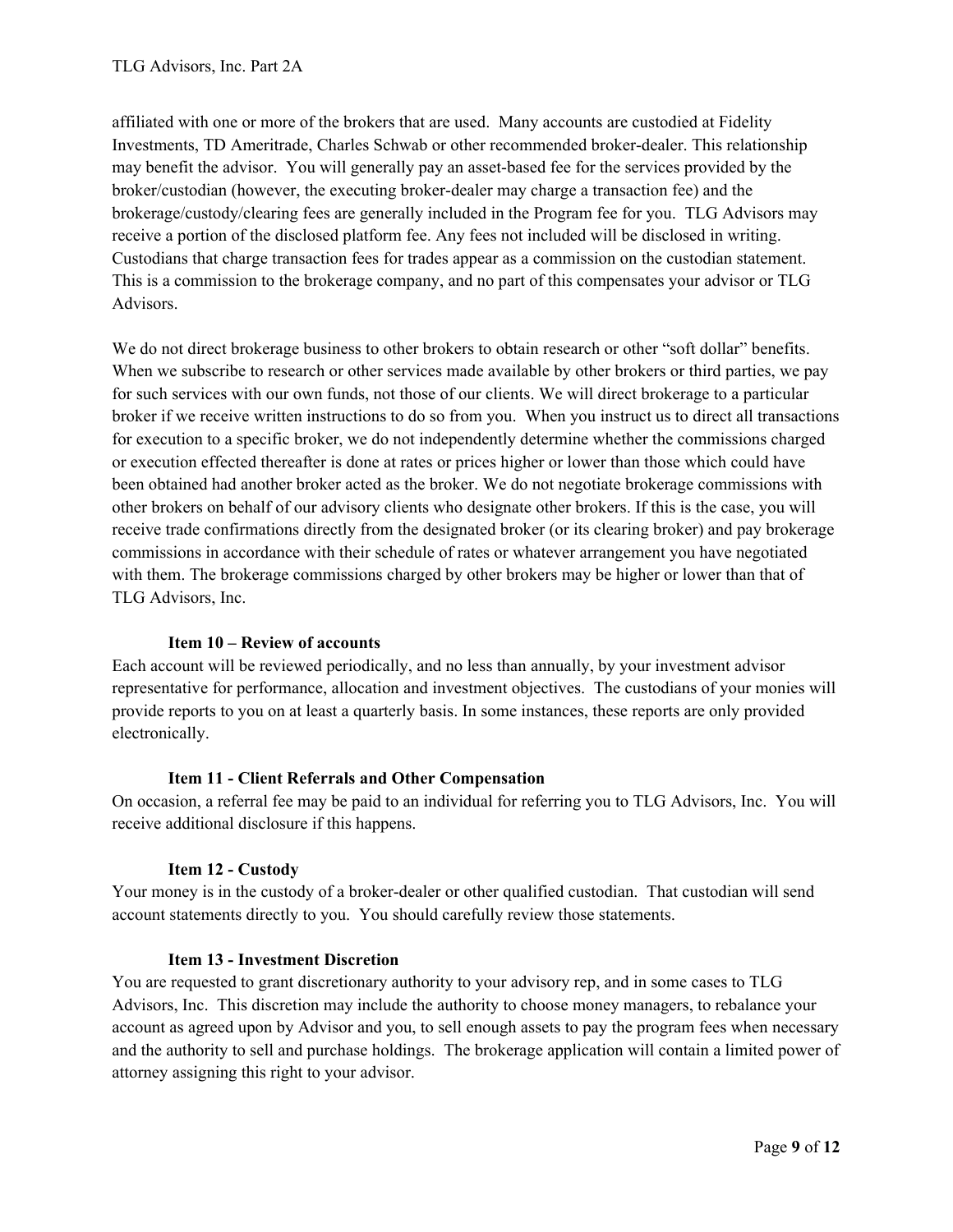## **Item 14 - Voting Client Securities**

TLG Advisors, Inc. does not vote the proxies on items related to your securities. If a sub-advisor does accept this authority, it will be fully disclosed in the agreement you sign upon opening the account. You may obtain a copy of that advisor's proxy voting procedures from the sub-advisor. In most cases you will receive proxies directly from the custodian or transfer agent. Should you have questions about the solicitation, you may contact your advisor.

## **Item 15 - Financial Information**

TLG Advisors, Inc. does not have any financial condition that is likely to impair our ability to meet contractual commitments to you.

## **Item 16 - Glossary**

**ERISA** - The Employee Retirement Income Security Act of 1974 (ERISA) protects the retirement assets of Americans by implementing rules that qualified plans must follow to ensure that plan fiduciaries do not misuse plan assets.

**Side by Side Management**- Managing two accounts with the same portfolio but charging different types of fees for them.

**IAR** (Investment Advisory Representative) – Personnel that work for investment advisory companies whose main responsibility is to provide investment related advice. According to regulations, IARs can only provide advice on topics on which they have passed the appropriate examinations. In addition to passing the appropriate exams, an IAR also must be registered with the proper state authorities. In order to expand their knowledge about financial products and principles, many IARs hold either the Certified Financial Planner (CFP®) or Charter Financial Consultant (ChFC) designations.

## **Professional Designations** –

**AIF –** Accredited Investment Fiduciary Issued by: Center for Fiduciary Studies Prerequisites/Experience Required:

- successfully complete the program;
- pass the final examination; and
- comply with the Code of Ethics

Educational Requirements: Combination of degree, other designations and industry experience Examination Type: Proctored exam Continuing Education/Experience Requirements: 6 hours of CE credits annually

## **C(k)P –** Certified 401(k) Professional

Issued by: The Retirement Advisor University in collaboration with UCLA Anderson School of Management Executive Education

Prerequisites/Experience Required:

- 3 years of experience in financial services
- 10 defined contribution plans under management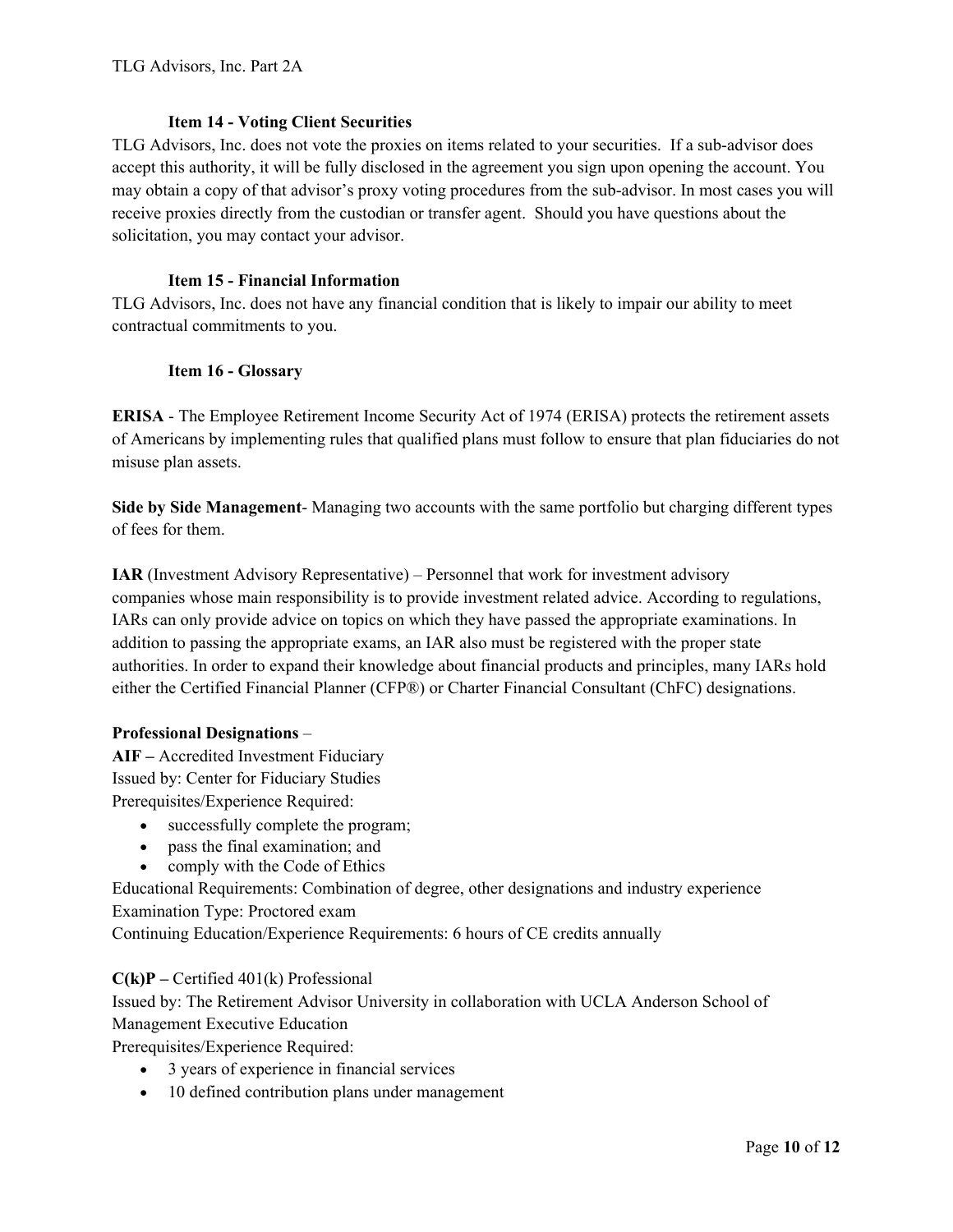• \$30,000,000 in assets under management

Educational Requirements: Approximately 57 hours of coursework

Examination Type: Combination of Online and Proctored exams

Continuing Education/Experience Requirements: 12 hours of CE credits annually

**ChFC** - Chartered Financial Consultant

Issued by: The American College

Prerequisites/Experience Required:

 3 years of full-time business experience within the five years preceding the awarding of the designation

Educational Requirements: 7 core and 2 elective courses, equivalent of 27 semester credit hours Examination Type: Final proctored exam for each course

Continuing Education/Experience Requirements: 30 CE credits every 2 years

## **CFP** - Certified Financial Planner

Issued by: Certified Financial Planner Board of Standards, Inc.

Prerequisites/Experience Required: Candidate must meet the following requirements:

- A bachelor's degree (or higher) from an accredited college or university, and
- 3 years of full-time personal financial planning experience or the equivalent part-time experience (2,000 hours equals one year full-time).

Educational Requirements: Candidate must complete a CFP-board registered program, or hold one of the following:

- $\bullet$  CPA
- ChFC
- Chartered Life Underwriter (CLU)
- $\bullet$  CFA
- Ph.D. in business or economics
- Doctor of Business Administration
- Attorney's License

Examination Type: CFP Certification Examination

Continuing Education/Experience Requirements: 30 hours every 2 years

## **CFS –**Certified Fund Specialist

Issued by: Institute of Business & Finance

Prerequisites/Experience Required: Candidate must meet one of the following requirements:

- Bachelor's degree or
- 2,000 hours of financial services work experience

Educational Requirements: Candidate must complete a self-study program of six modules Examination Type: Three proctored, online exams and a case study

Continuing Education/Experience Requirements: 30 hours every two years

## **CRPS -** Chartered Retirement Plans Specialist

Issued by: College for Financial Planning

Prerequisites/Experience Required: Candidate must meet the following requirements:

- successfully complete the program;
- pass the final examination; and